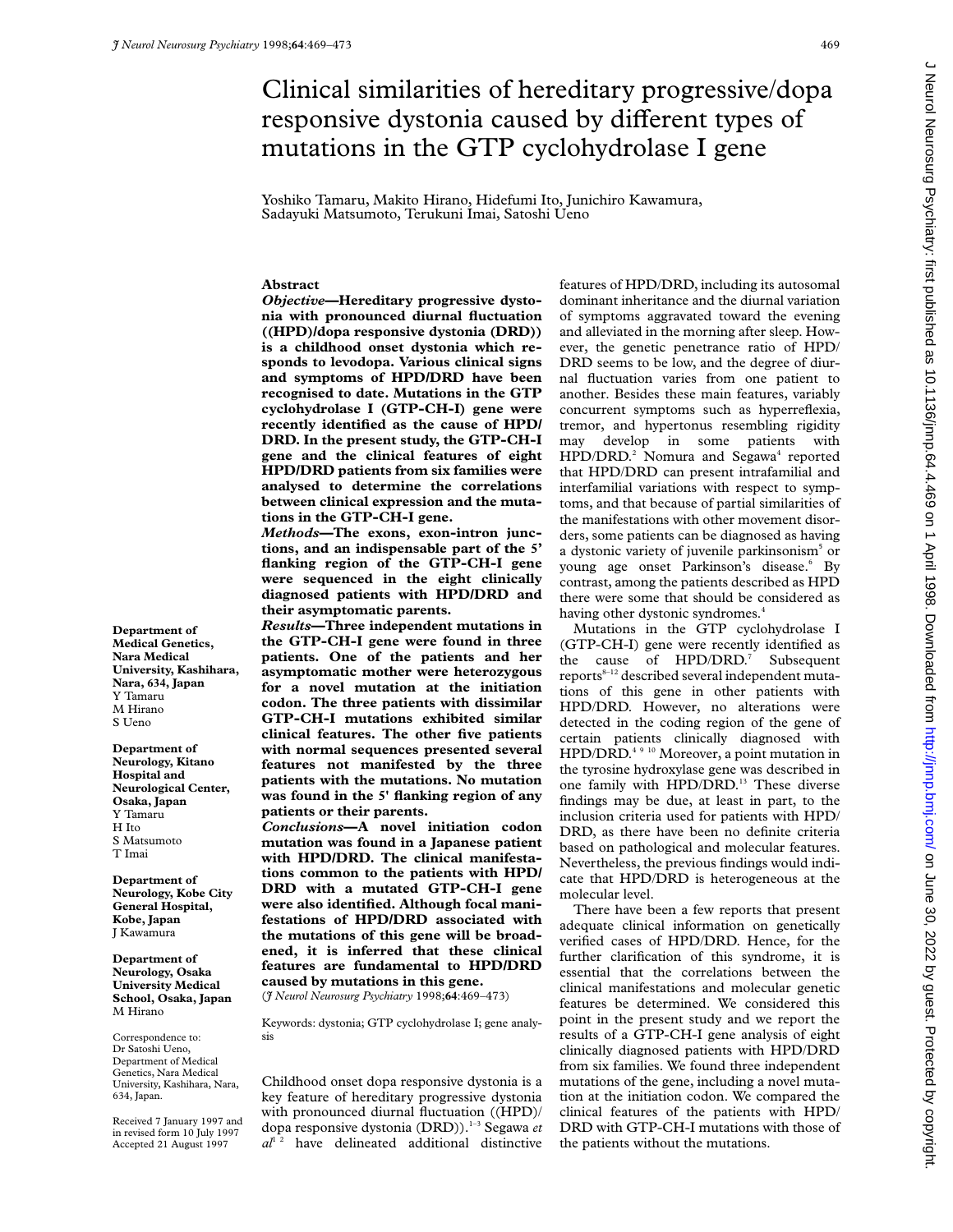*Summary of the clinical information on the patients with HPD/DRD*

|                                        | Patient No.    |                                                     |                                 |            |                             |         |                          |         |
|----------------------------------------|----------------|-----------------------------------------------------|---------------------------------|------------|-----------------------------|---------|--------------------------|---------|
|                                        |                |                                                     |                                 | 4          |                             | 6       |                          | 8       |
| Age $(y)/$ Sex                         | 36/F           | 26/F                                                | 23/M                            | 18/F       | 23/M                        | 45/F    | 58/F                     | 16/M    |
| Age at onset $(v)$                     | 8              |                                                     | 10                              |            |                             | 8       | 8                        | 8       |
| Initial site of dystonia               | Feet $(L > R)$ | Feet $(L>R)$ , neck                                 | R foot, neck                    | Feet, neck | All limbs                   | L arm   | R foot                   | R foot  |
| Diurnal fluctuation                    | $\pm$          |                                                     |                                 |            | $^+$                        | $+$     |                          | $^{+}$  |
| Dopa responsiveness (mg/day)           | $+200$         | $+50$                                               | $+200$                          | $+60$      | $+45$                       | $+600+$ | $+600+$                  | $+800+$ |
| Neurological signs:                    |                |                                                     |                                 |            |                             |         |                          |         |
| Legs affected more than arms           | $\ddot{}$      |                                                     |                                 |            |                             |         | $\div$                   |         |
| GTP cyclohydrolase 1 gene<br>mutations |                | $ATG \rightarrow ATC$ $A \rightarrow C$ (His144Pro) | Intron2,<br>$GT \rightarrow CT$ |            |                             |         |                          |         |
| Others                                 |                |                                                     |                                 | Dysarthria | Dysarthria,<br>$MR^{\star}$ |         | Spontaneous<br>remission |         |

 $*$  MR  $=$  mental retardation.

† Without decarboxylase inhibitor.

## **Materials and methods**

PATIENTS

The table shows the clinical profiles of the eight patients from six independent Japanese families. Four cases were sporadic (patients 1, 2, 3, and 8) and four were familial, the offspring of two families (patients 4 to 7). Consanguinity was not documented in these patients.

All eight patients fulfilled the criteria for HPD/DRD described by Nygaard *et al*. 3 Briefly, the age at onset of clinical symptoms ranged from 2 to 10 years. The presenting symptom was focal postural dystonia that progressed gradually into generalised dystonia within several years. The clinical response to levodopa was definite and without a side effect such as motor response fluctuations or dopa induced dyskinesia. Diurnal fluctuations of symptoms were evident, but their range varied from one patient to another. Cranial CT or MRI disclosed no abnormalities.

## **Case reports**

# PATIENT 1

A 36 year old woman had had gait difficulties due to intermittent internal rotation of her legs, particularly the left one, since the age of eight. The symptoms were aggravated towards evening and gradually spread to the other limbs. Postural tremor became apparent after the age of 20. During her 30s, she could walk for one hour in the morning, becoming immobile towards evening. On examination at the age of 35, both feet tended to turn inward and plantarflex. She walked with her left foot circumflexed. Dystonic hypertonicity was noted at the left ankle and there was functional limitation of both ankles. The deep tendon reflexes were normal and plantar responses were flexor. She had a postural tremor in her hands. Small doses of levodopa (200 mg/day, with decarboxylase inhibitor) provided a considerable and sustained improvement of her symptoms.

#### PATIENT 2

At the age of 7, this 26 year old woman developed gait disturbances due to pes equinovarus of both legs, dominantly in the left one. Her head turned involuntarily to the right, which worsened in the afternoon. At the age of 10, the patient underwent surgery to lengthen both Achilles tendons, but without appreciable benefit. The symptoms progressed slowly over the next eight years. When she was 18 years old, she noticed clumsiness of her hands due to postural tremor. When admitted at age 18, the patient showed flexion-inversion of the feet that was more pronounced on the left, palmar flexion of the left hand, and torticollis to the right. She exhibited predominant pes equinovarus of the left side while walking, and intermittent dystonic posture of the left arm. The deep tendon reflexes were normal. Her symptoms have been completely controlled after she started levodopa therapy (50 mg/day, with decarboxylase inhibitor).

#### PATIENT 3

At the age of 10, this 23 year old man noticed flexion-inversion of the right foot, especially in the afternoon. His dystonia gradually worsened and involved all limbs within five years; it was more pronounced in the lower limbs. On examination at the age of 22, the patient exhibited rigidity of the right elbow. He had pronounced dystonic posturing in the left hand and leg as well as scoliosis. He walked on his toes with torticollis to the left and carried his left arm in the flexed position. The deep tendon reflexes were normal and plantar responses were flexor bilaterally. After beginning levodopa therapy (200 mg/day, with decarboxylase inhibitor) his symptoms improved remarkably.

#### PATIENTS 4 AND 5

These patients<sup>14</sup> were siblings. Patient 4 was an 18 year old woman. Her parents noticed that she developed mild torticollis and plantar flexion of both ankles when she was two years old. At the age of 4, walking became difficult in the evening with dystonic posture of the limbs and frequent falls. Examination at the age of 8 disclosed bilateral pes equinovarus, unsustained ankle clonus, and hyperactive reflexes with flexor plantar responses. She had a dystonic posture in all limbs with generalised rigidity, being more pronounced in the left. Alternating movements of the forearms and foot tapping were slow. Her speech was slightly dysarthric.

Patient 5 was the older brother of patient 4. He was a 23 year old man who began to walk at 19 months, but was persistently unsteady. In the next year, he started walking on tiptoe and showed an intermittent involuntary flexion of both elbows, wrists, and fingers. The patient was dysarthric in the evening. When examined at the age of 12, he manifested flexioninversion of the feet and palmar-flexion of the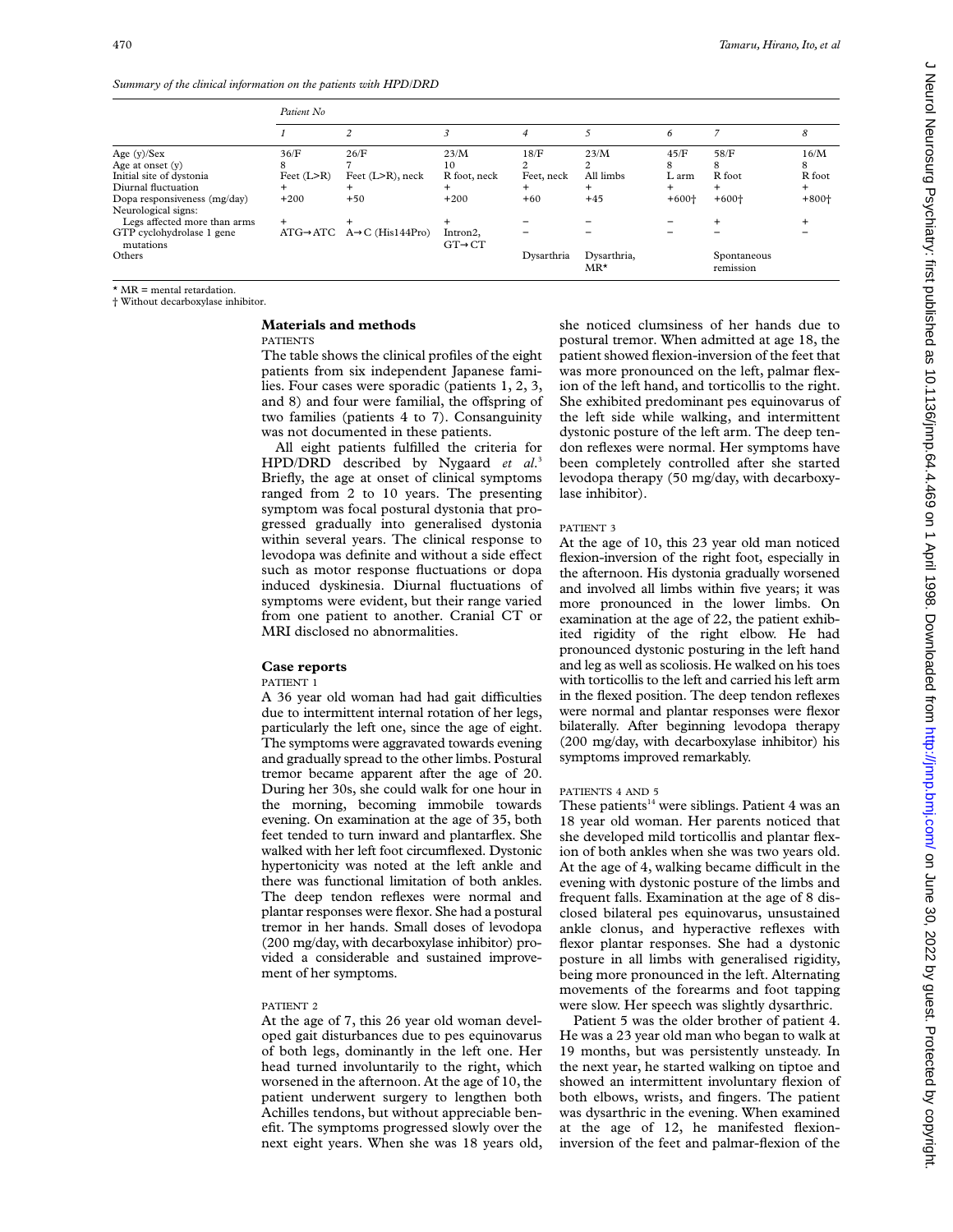

*(A) Direct sequence analysis showing that the control subject is a homozygote of G at the third nucleotide of the initiation* codon ATG. Patient 1 is a heterozygote of C and G at the same position. (B) Identification of the initiation codon mutation<br>by Taq I restriction analysis. Patient 1 and her mother had two extra bands (50 and 436 bp) in add *(16 and 486 bp). The 16 and 50 bp bands are not visible in the gel. (C) The upper mRNA sequence encodes normal GTP cyclohydrolase I, and lower sequence, the mutant one. \* The G to C mutation at the third letter of the initiation codon. If the next outframe AUG is used as the initiation codon, the resulting product encodes a non-functional 46 amino acid peptide. Sequences are based on the published data of Togari et al.17*

wrists while walking. He also showed rigidity of the right elbow, hyperreflexia in all limbs, and unsustained ankle clonus without extensor plantar responses. Psychometric examination using the Suzuki-Binet intelligence scale disclosed a total IQ of 70; the principal disturbances were in verbal memory, calculation, and comprehension, which were not considered to be affected by his motor disability. The two siblings responded to levodopa with a considerable beneficial effect. Although there was slight residual dystonia, the improvements of their conditions have been maintained for 11 years.

#### PATIENTS 6 AND 7

These two patients were siblings.<sup>15</sup> Patient 6 was a 45 year old woman. She was healthy until the age of 8, when she experienced intermittent stiffness in her left arm. She could not run well as a student. At the age of 22, she developed difficulties in using her left hand. In her 40s, she was almost unable to move her left arm, and sometimes experienced gait difficulties. The patient's symptoms tended to become worse during the day, and she noticed that sleeping brought improvement. When examined at the age of 37, she exhibited dystonic posture of the left arm and torticollis to the left. She had slight rigidity of the left wrist and legs, and hyperreflexia without extensor plantar responses.

Patient 7 was the older sister of patient 6. She was a 58 year old woman who at the age of 8 started walking on her right toe, particularly towards evening. Her dystonic posturing spread to her other limbs within three years. She noted a pronounced diurnal variation of her symptoms, with improvements after a short sleep. At the age of 23, the patient's symptoms spontaneously began to gradually ameliorate, and within the next six years her daily activities were no longer affected by dystonia, even in the

evening. However, when she was 42 years old, the dystonia of both feet reappeared, involving all limbs within five years. Examination at the age of 50 disclosed bilateral pes equinovarus and dystonic posturing of the left hand and neck when walking. She exhibited rigid hypertonicity with normal deep tendon reflexes. The symptoms of both sisters have been totally controlled since beginning levodopa treatment (600 mg/day, without decarboxylase inhibitor). Their father had symptoms similar to those of patient 7.

#### PATIENT 8

A 16 year old boy started dragging his right leg and had occasional falls at the age of 9. Within one year, he began walking in a stooped manner; his postural dystonia progressed to the left foot and right hand, which worsened in the afternoon. A neurological examination at the age of 11 showed postural tremor of both hands, normal deep tendon reflexes, Myerson's sign, and dystonic posturing of the lower limbs and right arm. Alternating movements of the upper limbs were slower on the right side. He walked with flexion of his right arm, bending his trunk forward. He was treated with levodopa (800 mg/day, without decarboxylase inhibitor), and almost all of his symptoms disappeared.

# SEQUENCE AND RESTRICTION SITE ANALYSIS OF THE GTP-CH-I GENE

Genomic DNAs were extracted from peripheral blood leucocytes of the eight patients, their parents, and 50 unrelated normal control subjects. All exons and exon-intron junctions of the GTP-CH-I gene were amplified by polymerase chain reaction (PCR) and sequenced as previously described.<sup>8</sup>

To verify the sequencing results of the genomic DNA of patient 1 and to confirm the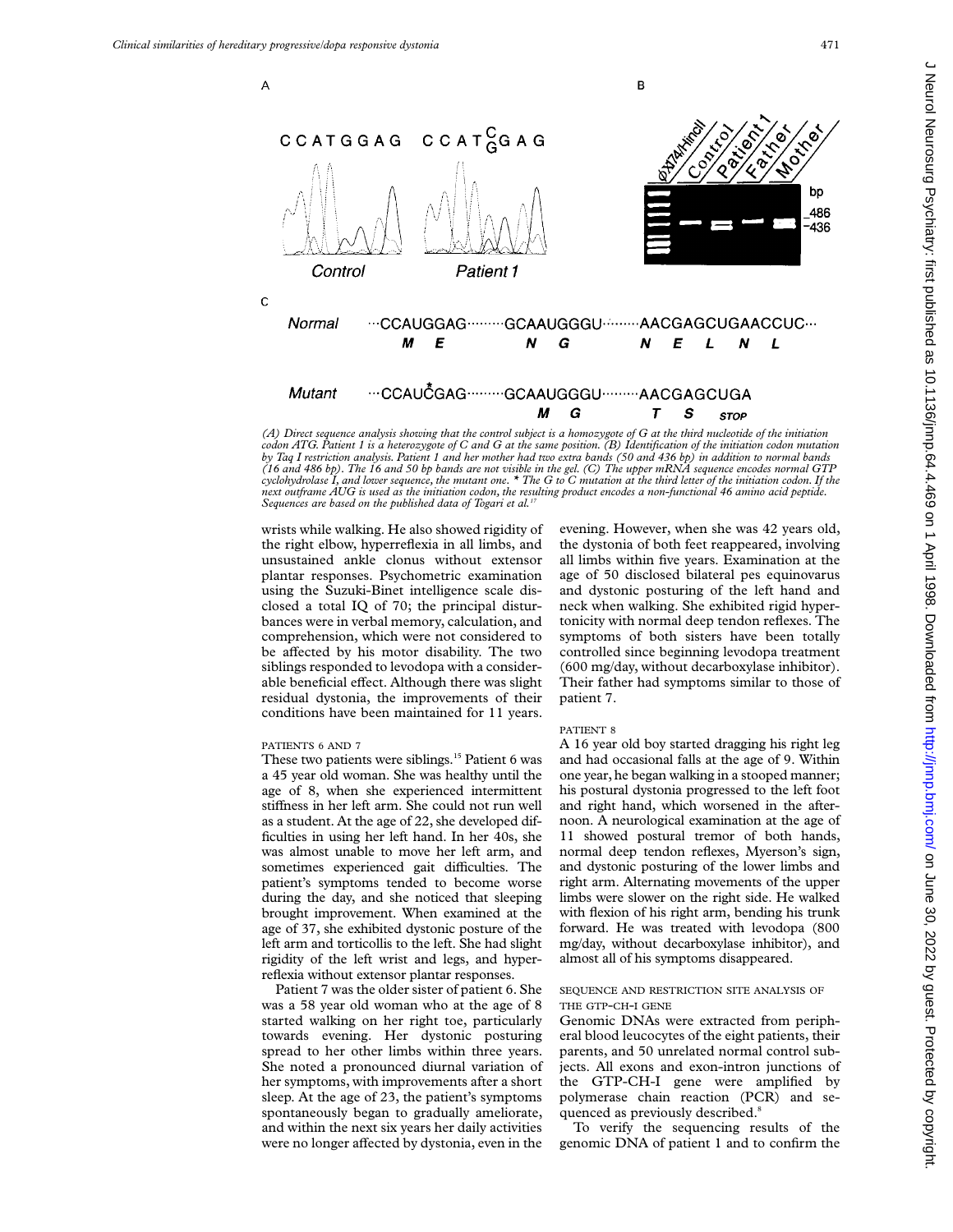We also amplified and sequenced the 5' flanking regions of exon  $1,16,17$  588 base pairs upstream from the first exon, using two primer pairs: 5'-TAAGAGTTGGTTCCTAATC GGT-3' and 5'-AGAGGCCTCGGCGCTG GGGA-3', 5'-CCTGCGCTTGCGAACCC CTC-3' and 5'-TCTTCCCGGGACACGC CCGTGG-3'.

In addition, the fragment that encodes exon 11 of the tyrosine hydroxylase gene from eight patients was amplified by PCR using the primers described by Lüdecke *et al*, <sup>13</sup> and sequenced.

#### **Results**

Patient 1 and her asymptomatic mother were heterozygous for a G to C substitution in the initiation codon of the GTP-CH-I gene (figure A). This mutation results in the generation of a Taq I restriction site. The figure B, shows that patient 1 and her mother had two extra restriction fragments (50 and 436 bp) in addition to the normal 16 and 486 bp fragments. These restriction patterns confirmed that both were heterozygous for the mutation. No such restriction pattern was present in the father or the 50 unrelated normal controls.

Patient 2 and her asymptomatic father were heterozygous for a His to Pro substitution at codon 144 of the GTP-CH-I gene.<sup>12</sup> Patient 3 and his healthy mother were heterozygous for a G to C transversion at the 5' end of intron 2, causing the skipping of exon 1 to exon 3. <sup>8</sup> No mutations were found in the other two families (patients 4 and 5 and patients 6 and 7) and in one sporadic case (patient 8). We did not detect any mutations of the 5' flanking region of exon 1 in any of the eight patients and their asymptomatic parents. In addition, none of the patients with HPD/DRD had the Gln381Lys mutation in the tyrosine hydroxylase gene.

The table shows that the clinical manifestations of the three patients with HPD/DRD with mutations in the GTP-CH-I gene (patients 1–3) were similar. The initial symptom was gait disturbance due to unilaterally predominant foot dystonia. Within a few years the dystonia progressed and involved all four limbs. The legs were affected more than the arms, and the asymmetry of symptoms was preserved. A diurnal fluctuation of symptoms was evident, although its range varied from one patient to another. Small doses of levodopa controlled the symptoms permanently without any adverse effect such as motor response fluctuations or dopa induced dyskinesia.

By contrast, the other five patients (patients 4 to 8) who had normal sequences in the coding and 5' flanking regions of the GTP-CH-I gene presented several features not seen in the three patients with mutations. Patients 4 and 5 did not display an apparent asymmetry of symptoms; the upper limbs were involved to the same degree as the lower limbs, as was their articulation. The intellect of patient 5 was slightly impaired without any evidence of a neonatal insult. The dystonia of patient 6 started in an arm, and later the arms were more affected than the legs. The clinical courses of patient 7 and her father were unique with respect to the spontaneous remission of symptoms, which in patient 7 lasted for 19 years. Patient 8 showed dystonia of the trunk, predominantly when walking, and Myerson's sign within one year of onset.

## **Discussion**

Patient 1 is the first reported patient with HPD/DRD associated with a novel initiation codon mutation (G to C) in the GTP-CH-I gene, which abolishes the first AUG codon. The next AUG codon lies at the position corresponding to amino acid number 20, resulting in a frame shift and a UGA termination codon located 139 nucleotides downstream. The putative translation product is a 46 amino acid peptide that is completely different from the normal GTP-CH-I (figure C). This base change in patient 1 was unlikely to be a benign polymorphism, as it was not present on 100 chromosomes from unrelated normal controls. Mutations in the initiation codon have been reported in various hereditary diseases, including  $\beta$ -thalassaemia<sup>18</sup> and phenylketonuria.<sup>19</sup> Ichinose *et al*<sup>7</sup> described two patients (family Sa) associated with a frame shift mutation in the GTP-CH-I gene. The two base insertion mutation (ATGGAG to ATGGGGAG) was immediately after the initiation codon, resulting in a frame shift after the starting methionine.TheGTP-CH-I activity of the phytohaemagglutinin stimulated mononuclear cells of these patients was less than 20% of the normal level. We thus speculate that the novel mutation in patient 1 causes a decrease in enzyme activity that leads to the phenotypic expression of HPD/DRD.

In patients 2 and  $3^{8}$ , <sup>12</sup> we suggest that a dominant negative effect may explain the low penetrance. However, in patient 1, a dominant .<br>negative effect is not an acceptable explanation as the resulting mutant peptide would be unable to interact with the wild type GTP-CH-I. Possible explanations for such cases include other regulatory gene(s) or environmental factors that may be involved in the manifestation of clinical symptoms. <sup>7</sup> To test for the presence of one of such possible regulatory factors, we amplified and sequenced the indispensable part of the 5' flanking region of exon 1 of the GTP-CH-I gene. Because Witter *et al* have shown that the 452 base pair fragment from the 3' end of the promotor region had the normal promotor activity, $22$  we sequenced 588 bp upstream from the first exon. However, we found no mutations in this part of the 5' flanking region of any of the three patients with a mutated GTP-CH-I gene and their asymptomatic parents. Further detailed analyses of the whole promotor region are required.

It is of particular interest that the clinical manifestations of the patients with a mutant GTP-CH-I gene were essentially similar, although the underlying molecular alterations differed significantly in terms of the sites of the